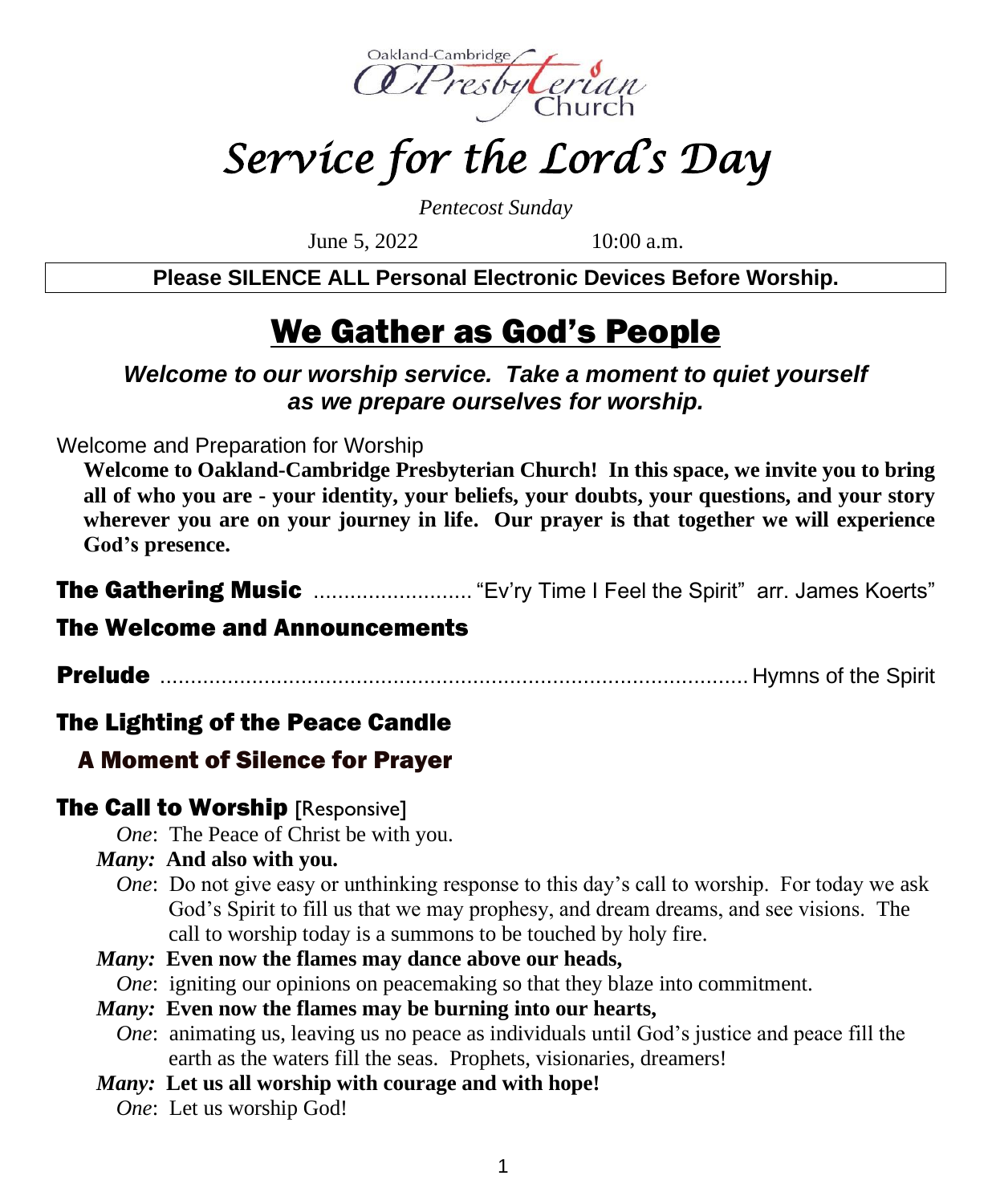The Opening Hymn *PH #* 324 ...................................... "Open My Eyes That I May See"

**Open my eyes, that I may see Glimpses of truth Thou hast for me; Place in my hands the wonderful key That shall unclasp and set me free. Silently now I wait for Thee, Ready, my God, Thy will to see; Open my eyes, illumine me, Spirit divine!**

**Open my ears, that I may hear Voices of truth Thou sendest clear; And while the wave notes fall on my ear, Everything false will disappear. Silently now I wait for Thee, Ready, my God, Thy will to see; Open my ears, illumine me, Spirit divine!**

**Open my mouth, and let me bear Gladly the warm truth everywhere; Open my heart, and let me prepare Love with Thy children thus to share. Silently now I wait for Thee, Ready, my God, Thy will to see; Open my heart, illumine me, Spirit divine!**

#### **The Prayer of the Day [Responsive]**

- *One*: Let us pray: God of Wind and Fire, on this Pentecost Sunday, we are more aware than ever of our deep need for you. It's true—we do not know how to pray. We do not know how to form on our lips the words to express the prayer that lingers on our hearts
- *Many:* **Thank you for the gift of the Holy Spirit—comforter, teacher, inspiration, and translator of every soul's deepest needs.**
	- *One*: Guide and bless all of us today God. Free us from whatever safeguards we have placed around us to keep our lives, our worship, and our way of being the church predictable.
- *Many:* **Free us to encounter you in a new way, that your Spirit might truly dance in our midst and inspire us to love and service in Christ's name.**
	- *One*: God, fill us with the breath of your Spirit
- *Many:* **that we might be filled with a new vision of how to be your church in this new time.** *One*: Bless us as we seek to be faithful to you in all we say and do as your people. *ALL:* **Amen.**

#### Two+ *(A new way to share the peace of Christ and greet one another.) "For where two or three are gathered in my name, I am there among them."* Matthew 18:20

*Question:* **What is one dream or vision you think God has for the future of this ministry?**

# We Listen for God's Word

#### **The Prayer for Illumination [Responsive]**

- *One*: Let us pray... O God, you draw us into your community of love with people across the ages and around the world.
- *Many:* **By the same Spirit that binds us together speak to us that what we read and ponder may enliven us and stretch us to trust and follow you; through Christ our Savior. Amen.**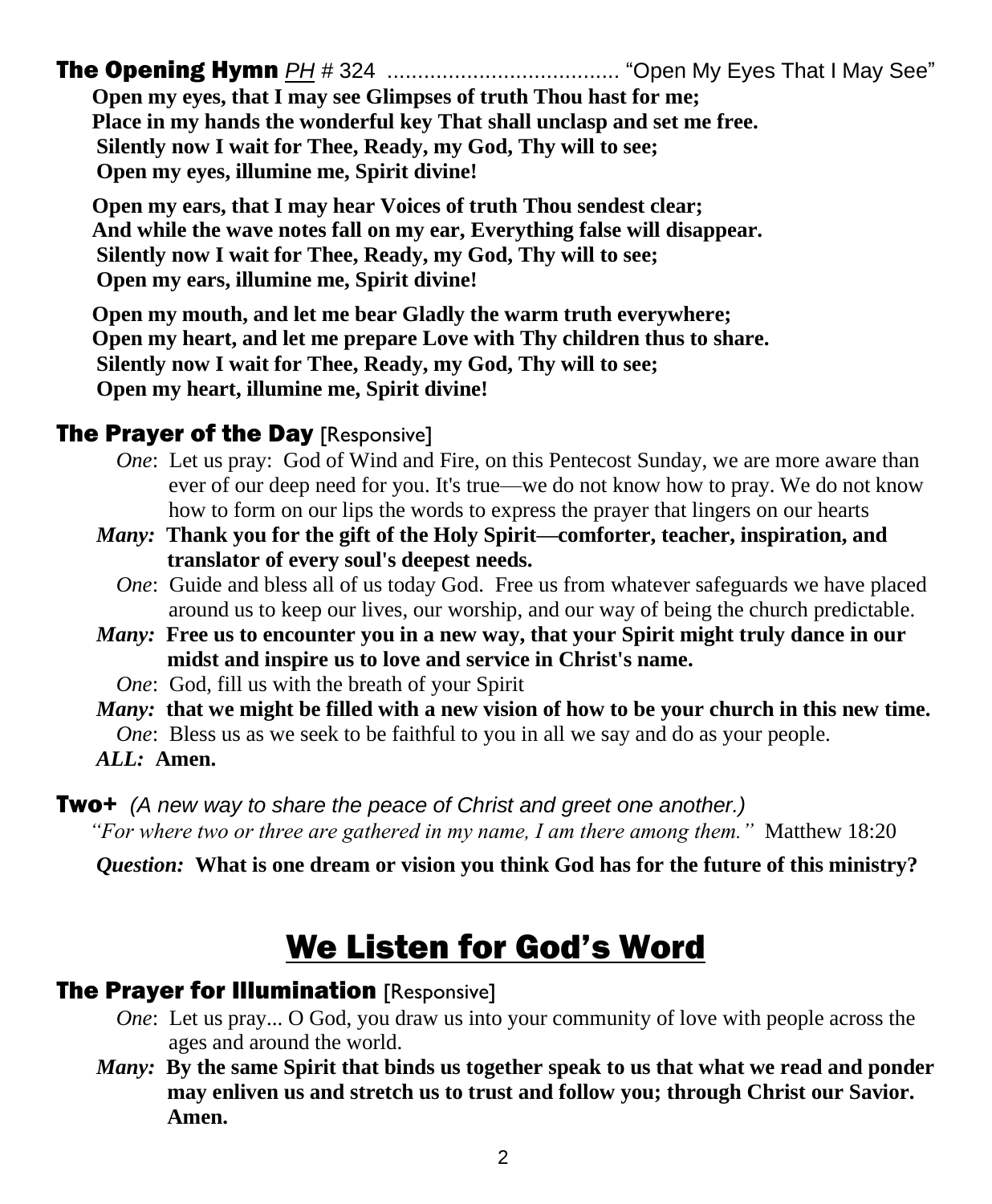### The Scripture Joel 2:28-29

"I will pour out my Spirit on every kind of people: Your children will prophesy, Your elderly will dream, your youth will see visions. I'll even pour out my Spirit on the servants, men and women both."

Acts 2:1-4

"When the day of Pentecost had come, they were all together in one place. And suddenly from heaven there came a sound like the rush of a violent wind, and it filled the entire house where they were sitting. Divided tongues, as of fire, appeared among them, and a tongue rested on each of them. All of them were filled with the Holy Spirit and began to speak in other languages, as the Spirit gave them ability."

**One:** For the Word of God in Scripture, For the Word of God among us, For the Word of God within us,

**Many:** We give thanks to God!

**The Sermon Rev. Scott Marrese-Wheeler** 

The Musical Response *PH #* 322............................................."Spirit of the Living God"

# The Sacrament of the Lord's Supper

# The Invitation

# The Great Prayer of Thanksgiving

*One*: The Lord be with you.

*Many:* **And also with you.**

- *One*: Lift up your hearts.
- *Many:* **We lift them to the Lord.**

*One*: Let us give thanks to the Lord our God.

#### *Many:* **It right to give our thanks and praise.**

*One*: God, you are before all things; You are beyond all things; And in the midst of all things and all peoples you have made yourself known. In Israel's ancient codes and prophetic oracles, in stories of women and men, of communities of people seeking identity, feeling their strength, and struggling with their weakness

#### *Many:* **you have made yourself known.**

*One*: In Jesus of Nazareth, in compassion for the outcast, forgiveness for the fallen, hope for the poor and hungry; in his life poured out for others and broken in rejection and disdain

#### *Many:* **you have made yourself known.**

- *One*: Therefore we join our praises with countless men and women before us, disciples and apostles, saints and martyrs, acclaiming your power in goodness and your might in compassion, as we say:
- *Many:* **Holy, holy, holy Lord, God of power and might, heaven and earth are full of your glory. Hosanna in the highest. Blessed is he who comes in the name of the Lord. Hosanna in the highest.** <sup>3</sup>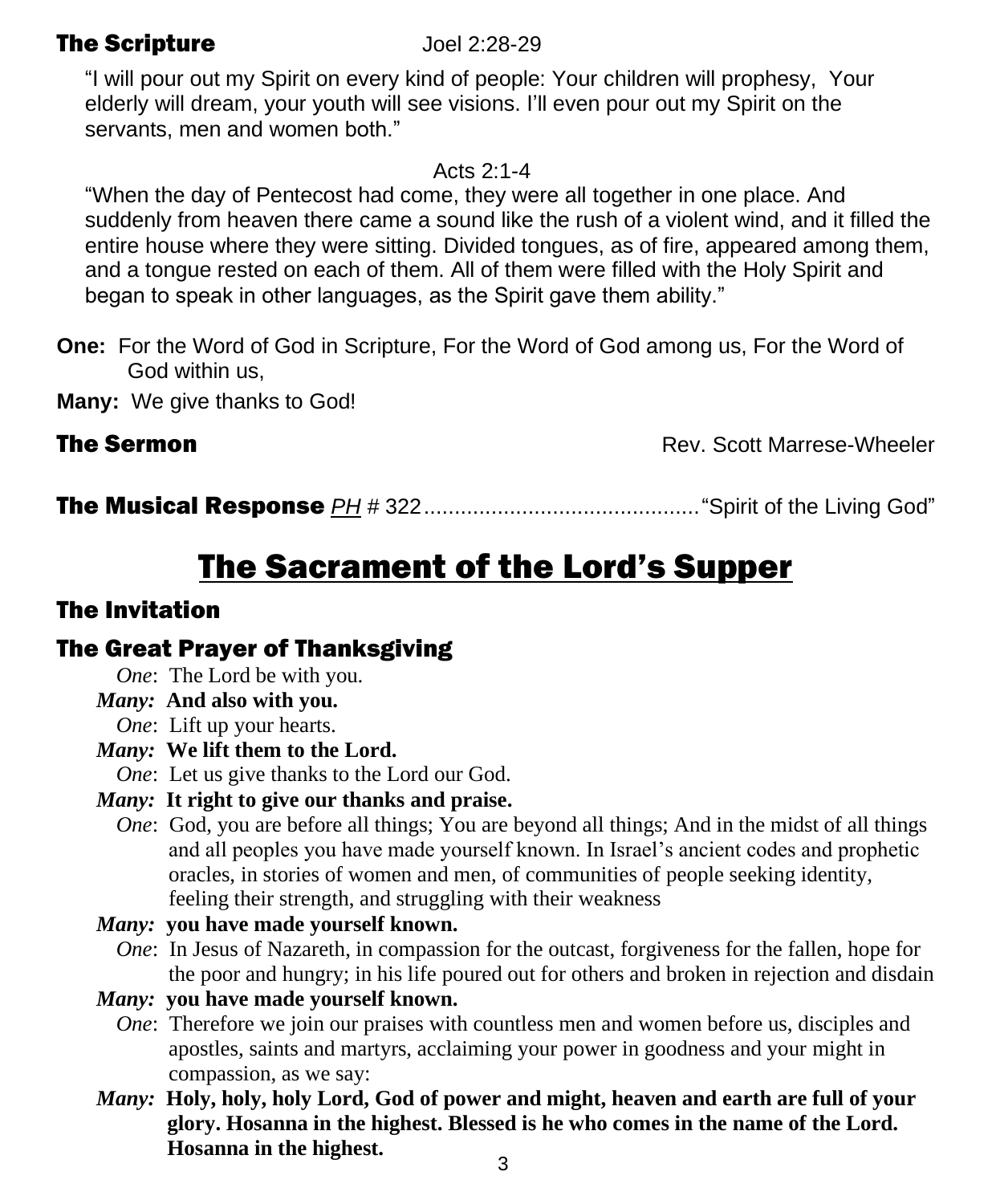- *One*: We greet the one who comes in your name, your true light, your true love, the bread of compassion, the cup of renewal. As he broke bread before the brokenness of his death, as he poured out wine before his blood was poured out on the cross, as he gave his life in acts of goodness, as he invited all to the feast of new hope,
- *Many:* **so come to us, God of Jesus, in your love.**
	- *One*: Come to us, Spirit of our Lord of love, and let the bread and wine before us bear your life to our life, nourish us with his vision of hope,
- *Many:* **and unite us in one body of peace.**
	- *One*: Nourish us with your brokenness, Renew us with your poured out life, Empower us with your powerlessness, that we may take root in your risen life and bear fruit in your world.
- *Many:* **You are our life; You are our hope; You are our peace;**
	- *One*: And we praise you in how we live and serve, even as we continue to learn to pray, saying…
- *ALL:* **Our Father who art in heaven, hallowed be thy name. Thy Kingdom come, thy will be done, on earth as it is in heaven. Give us this day our daily bread; and forgive us our debts, as we forgive our debtors. And lead us not into temptation, but deliver us from evil. For thine is the kingdom and the power and the glory, forever. Amen.**

# The Words of Institution

# The Breaking of Bread and Sharing of Cup

*(You are invited to come forward to receive the elements. Please take a piece of bread, then an individual cup, partake of the elements, and then return to your pew. The table is open to all believers, children through adults.)*

# **The Prayer after Communion [Responsive]**

*One*: Lord Jesus Christ, you have put your life into our hands; now we put our lives into your hands. Take us, renew and remake us. What we have been is past; what we shall be, through you, still awaits us. Lead us on. Take us with you.

*Many:* **Amen.**

**In response to God's generosity, and in support of the ongoing ministry and mission at Oakland-Cambridge Presbyterian Church, we invite you to share your financial support in several ways.** 

- **1. For those worshipping in-person, a basket is placed at the entrance to the sanctuary for you to leave your offering.**
- **2. You may also mail in or drop-off your offering at Oakland-Cambridge Presbyterian Church, 313 E. Main Street, Cambridge, WI 53523.**
- **3. You may also donate online, using these directions:** Use the app, **Vanco Mobile**. Search for "Vanco Mobile" in your app store (Vanco Payment Solutions). Once it's installed, find us (Presbyterian Church of Oakland-Cambridge) using our zip code (53523), and set up one-time or recurring payments, OR use the QR Code below to access our donor page. A link to our donor page is also on our website [www.ocpchurch.com.](http://www.ocpchurch.com/) (Click on the button with the green heart.) Thank you!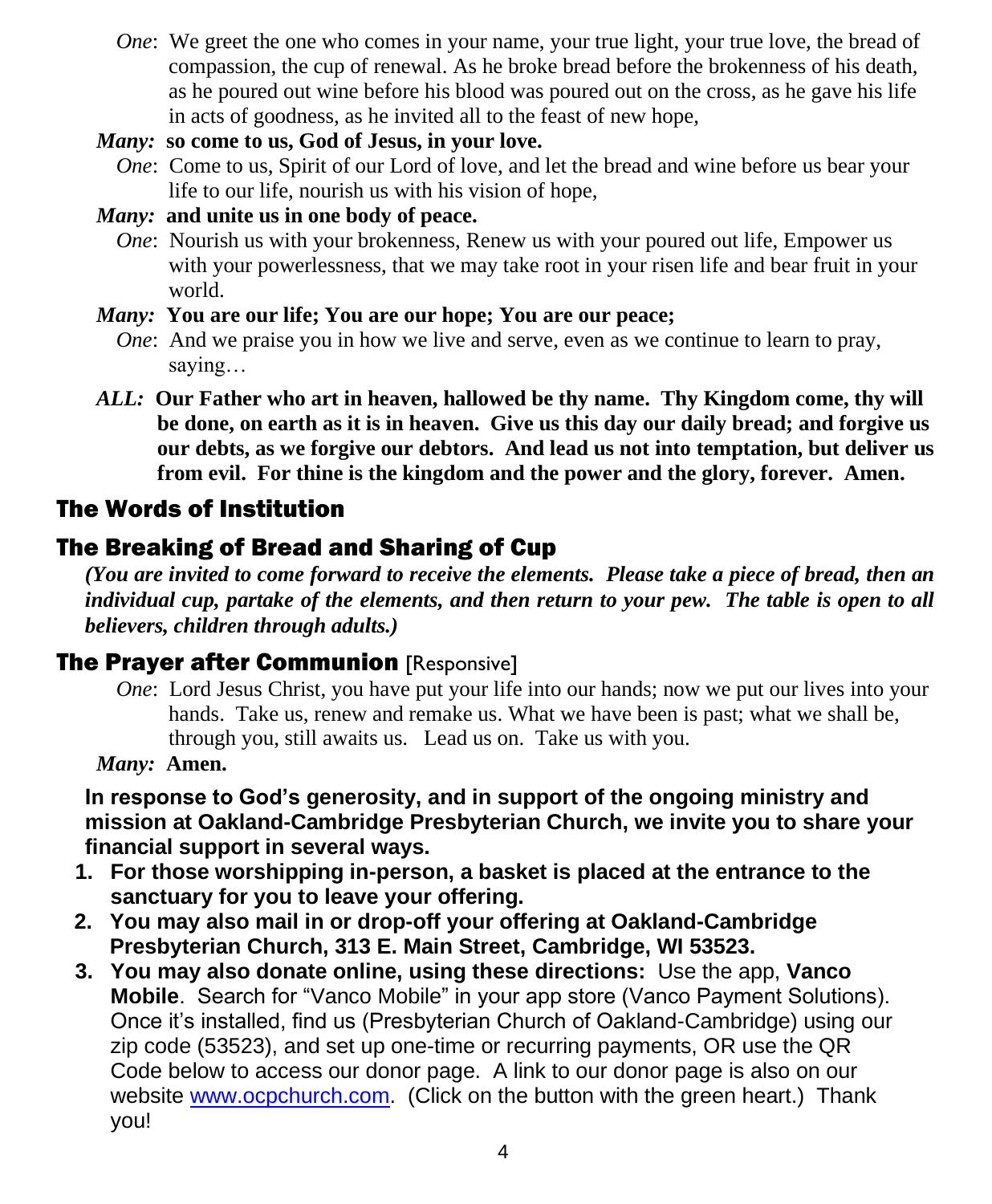

# We Depart to Do God's Will

### Closing Music *PH* # 319 ........................................................................................ "Spirit"

#### *Refrain:*

**Spirit, spirit of gentleness, Blow through the wilderness, calling and free, Spirit, spirit of restlessness, Stir me from placidness, Wind, wind on the sea.**

**You moved on the waters, You called to the deep, Then You coaxed up the mountains From the valleys of sleep, And over the eons You called to each thing, "Awake from your slumbers And rise on your wings."**

*Refrain*

**You call from tomorrow, You break ancient schemes, From the bondage of sorrow The captives dream dreams; Our women see visions, Our men clear their eyes. With bold new decisions Your people arise.**

*Refrain*

The Sending [Responsive] ...................................................... Rev. Scott Marrese-Wheeler

*One*: Go out into the world, and labor to bring forth new life. Dream dreams, pursue visions and speak of God's goodness in the words of those who would hear. And may the God who breathed life into creation be your delight. May Christ Jesus give hope to your dreaming, and may the Holy Spirit, your advocate and supporter, set your hearts ablaze with a passion for peace.

#### *Many:* **We go in peace to love and serve the Lord,**

*One*: In the name of God who is love, Christ who is light, and the Spirit who sets are hearts one fire for justice.

*Many:* **Amen.**

### We Carry the Light of Christ Out into the World

Postlude .............................................."Every Time I Feel the Spirit" arr. Judith L. Maggs

t ቀ t

Our liturgy this morning is from: Call to Worship  $\sim$  re-Worship blog; The Prayer of the Day ~ written by Sue, and posted on the RevGalBlogPals website; The Great Prayer of Thanksgiving  $\sim$  part of a longer Eucharistic prayer written by Bill Loader, on William Loader's Home Page; The Sending ~ copyright © 2003 Nathan Nettleton LaughingBird.net.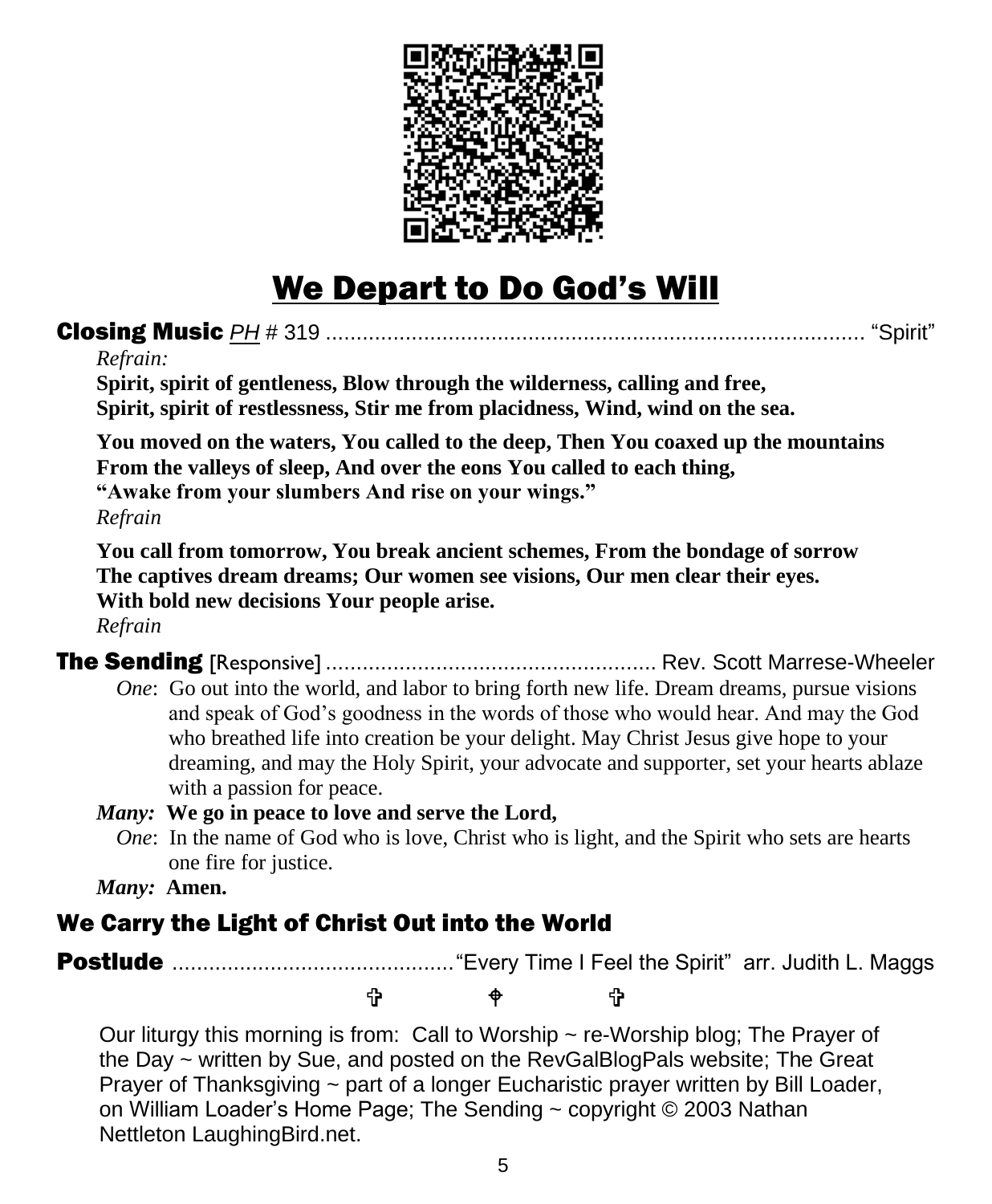*Oakland-Cambridge Presbyterian Church is committed to using language in such a way that all members of the community of faith may recognize themselves to be included, addressed, and equally cherished before God. Seeking to bear witness to the whole world, the church struggles to use language which is faithful to the biblical truth and which neither purposefully nor inadvertently excludes people because of gender, color, or other circumstance in life. (Book of Order, W-1.2006)*

• Our musician today is Marian Korth.

### **ANNOUNCEMENTS —**

- If you would like to be added to the mailing list for our newsletter, *The Good News*, please send either your email (preferred) or snail mail address to the church office. (Our addresses are listed on the last page of the bulletin.)
- Help us save "pig points." For us to receive a rebate, please turn in your receipts from the Cambridge Piggly Wiggly in one of three ways: **1.** Place them in the brown bag in the narthex. **2.** Cheryl Stitz will do a porch pickup of any receipts that you may have. Call her at 608-695-1838 to make arrangements. **3.** Receipts can also be mailed to the church office. All funds received are used for mission projects. **The next deadline for receipts is Sunday, June 12.**

# **WORSHIP SERVICES UPDATE:**

# **SUNDAY, JUNE 12 OUTDOOR WORSHIP AT 10 AM –** Weather

permitting, we will worship outside by the church door in the parking lot. This will be followed by the annual meeting of the congregation. Then prepare for a fellowship potluck picnic by bringing a dish to share (side dish or dessert). We will provide grilled brats, hotdogs and burgers.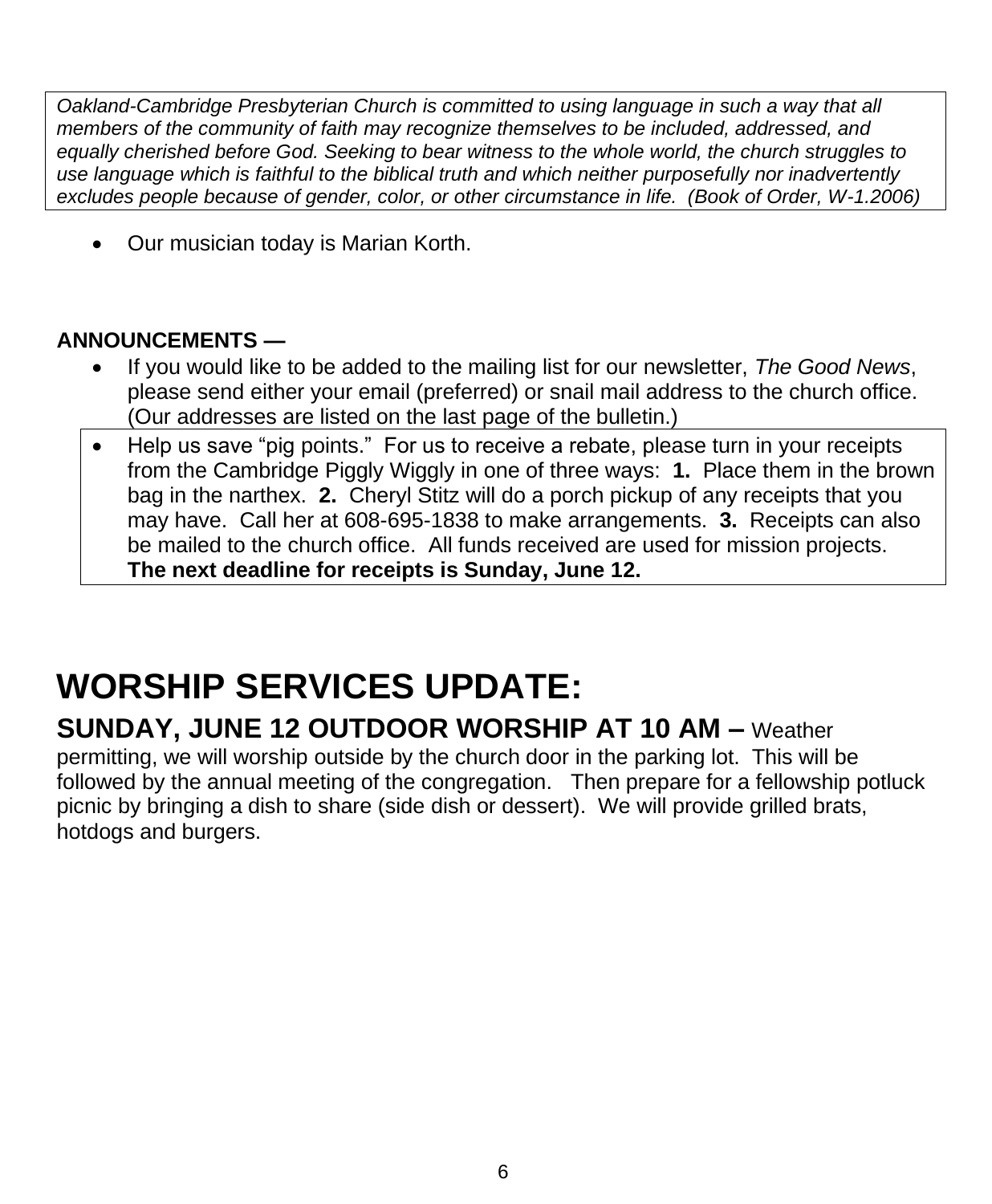

#### **UPDATE!**

**The food pantry is currently seeking donations of:** Cereal, Coffee, Hot Chocolate, Granola Bars, Crackers/Saltines, Cookies, Body Wash, Laundry Soap.

Monetary donations are always greatly appreciated!

For more information on how you can make a difference this holiday season, or to volunteer at the food pantry, please email: [foodpantry@cambridge.k12.wi.us](mailto:foodpantry@cambridge.k12.wi.us) or call Kerry at (608)423-8142.

The Cambridge Food Pantry website can be found at <https://cambridgecap.net/programs/nutrition/food-pantry/>

Thank you for your continued support of your Cambridge neighbors!

### **PLEASE HOLD THESE MEMBERS AND FRIENDS IN PRAYER THIS WEEK —**

Lorin Fulton Don Hawkins is in the Edgerton Care Center Jan & Nancy Kristiansen Jenine Spack

The families of Jack Spack, Ken Bilstad, Doreen Drennan, and other families who are grieving the loss of loved ones.

If you would like to be added to our weekly prayer list, please leave word in the church office or contact the pastor. Permission to be included in this publicly posted list has been obtained from those listed or their families.